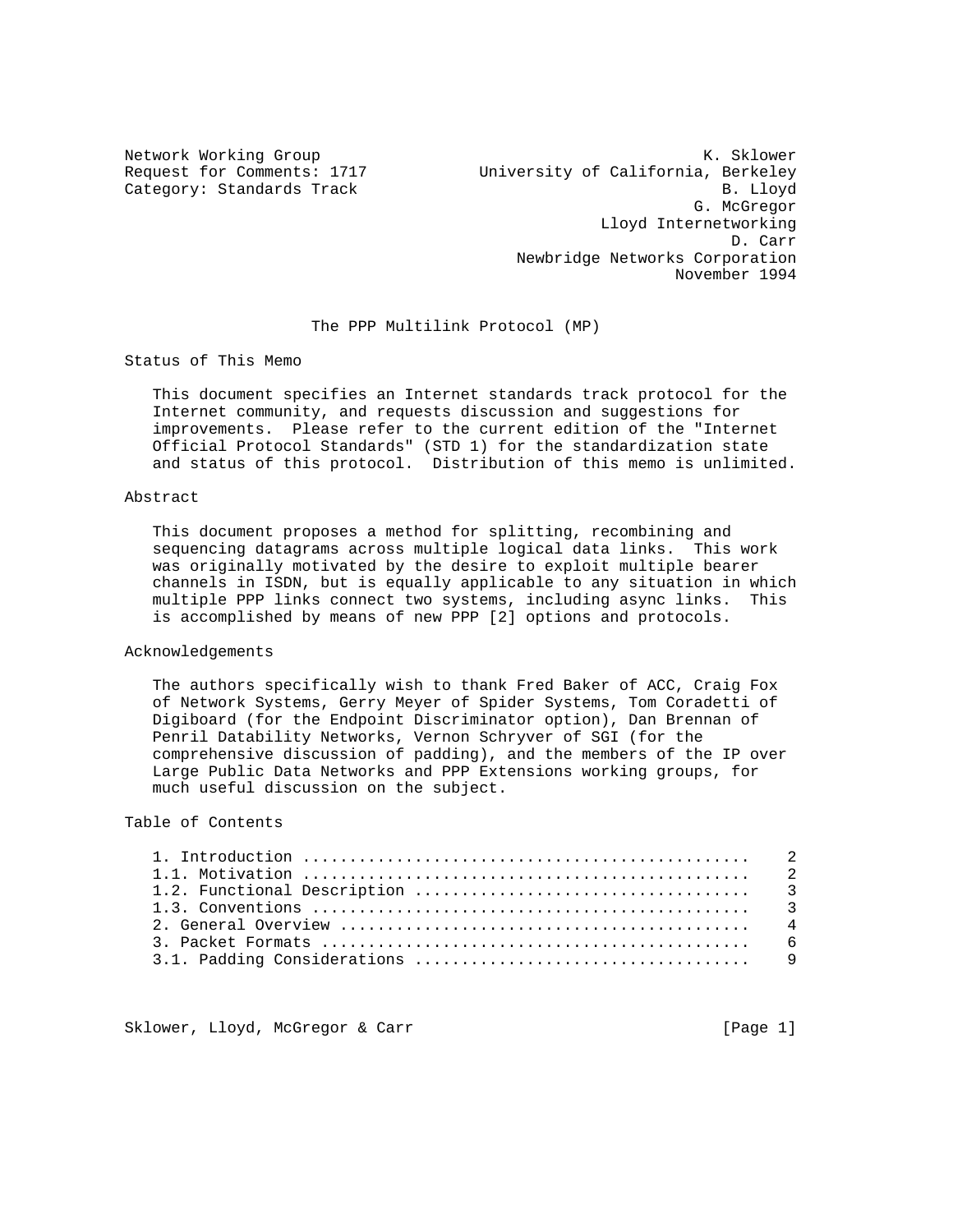| 4. Trading Buffer Space Against Fragment Loss     | 9   |
|---------------------------------------------------|-----|
|                                                   | 10  |
| 4.2. Buffer Space Requirements                    | 11  |
| 5. PPP Link Control Protocol Extensions           | 12  |
| 5.1. Configuration Option Types                   | 12  |
| 5.1.1. Multilink MRRU LCP option                  | 13  |
| 5.1.2. Short Sequence Number Header Format Option | 13  |
| 5.1.3. Endpoint Discriminator Option              | 14  |
|                                                   | 18  |
| 7. Interaction with Other Protocols               | 19  |
|                                                   | 19  |
|                                                   | 2.0 |
|                                                   | 21  |
|                                                   |     |

### 1. Introduction

### 1.1. Motivation

 Basic Rate and Primary Rate ISDN both offer the possibility of opening multiple simultaneous channels between systems, giving users additional bandwidth on demand (for additional cost). Previous proposals for the transmission of internet protocols over ISDN have stated as a goal the ability to make use of this capability, (e.g., Leifer et al., [1]).

 There are proposals being advanced for providing synchronization between multiple streams at the bit level (the BONDING proposals); such features are not as yet widely deployed, and may require additional hardware for end system. Thus, it may be useful to have a purely software solution, or at least an interim measure.

 There are other instances where bandwidth on demand can be exploited, such as using a dialup async line at 28,800 baud to back up a leased synchronous line, or opening additional X.25 SVCs where the window size is limited to two by international agreement.

 The simplest possible algorithms of alternating packets between channels on a space available basis (which might be called the Bank Teller's algorithm) may have undesirable side effects due to reordering of packets.

 By means of a four-byte sequencing header, and simple synchronization rules, one can split packets among parallel virtual circuits between systems in such a way that packets do not become reordered, or at least the likelihood of this is greatly reduced.

Sklower, Lloyd, McGregor & Carr [Page 2]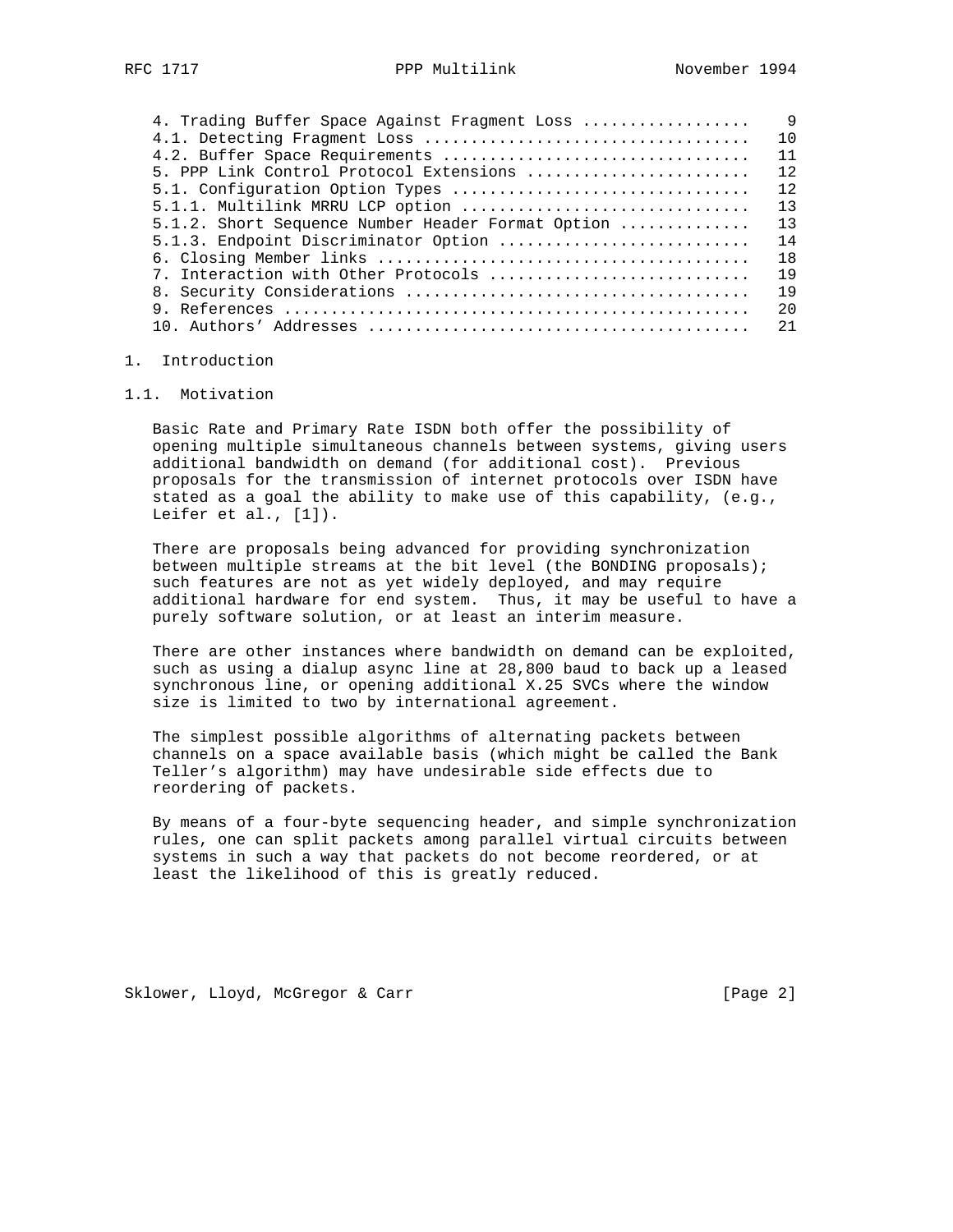### 1.2. Functional Description

 The method discussed here is similar to the multilink protocol described in ISO 7776 [4], but offers the additional ability to split and recombine packets, thereby reducing latency, and potentially increase the effective maximum receive unit (MRU). Furthermore, there is no requirement here for acknowledged-mode operation on the link layer, although that is optionally permitted.

 Multilink is based on an LCP option negotiation that permits a system to indicate to its peer that it is capable of combining multiple physical links into a "bundle". Only under exceptional conditions would a given pair of systems require the operation of more than one bundle connecting them.

 Multilink is negotiated during the initial LCP option negotiation. A system indicates to its peer that it is willing to do multilink by sending the multilink option as part of the initial LCP option negotiation. This negotiation indicates three things:

- 1. The system offering the option is capable of combining multiple physical links into one logical link;
- 2. The system is capable of receiving upper layer protocol data units (PDU) fragmented using the multilink header (described later) and reassembling the fragments back into the original PDU for processing;
- 3. The system is capable of receiving PDUs of size N octets where N is specified as part of the option even if N is larger than the maximum receive unit (MRU) for a single physical link.

 Once multilink has been successfully negotiated, the sending system is free to send PDUs encapsulated and/or fragmented with the multilink header.

## 1.3. Conventions

 The following language conventions are used in the items of specification in this document:

- o MUST, SHALL or MANDATORY -- the item is an absolute requirement of the specification.
- o SHOULD or RECOMMENDED -- the item should generally be followed for all but exceptional circumstances.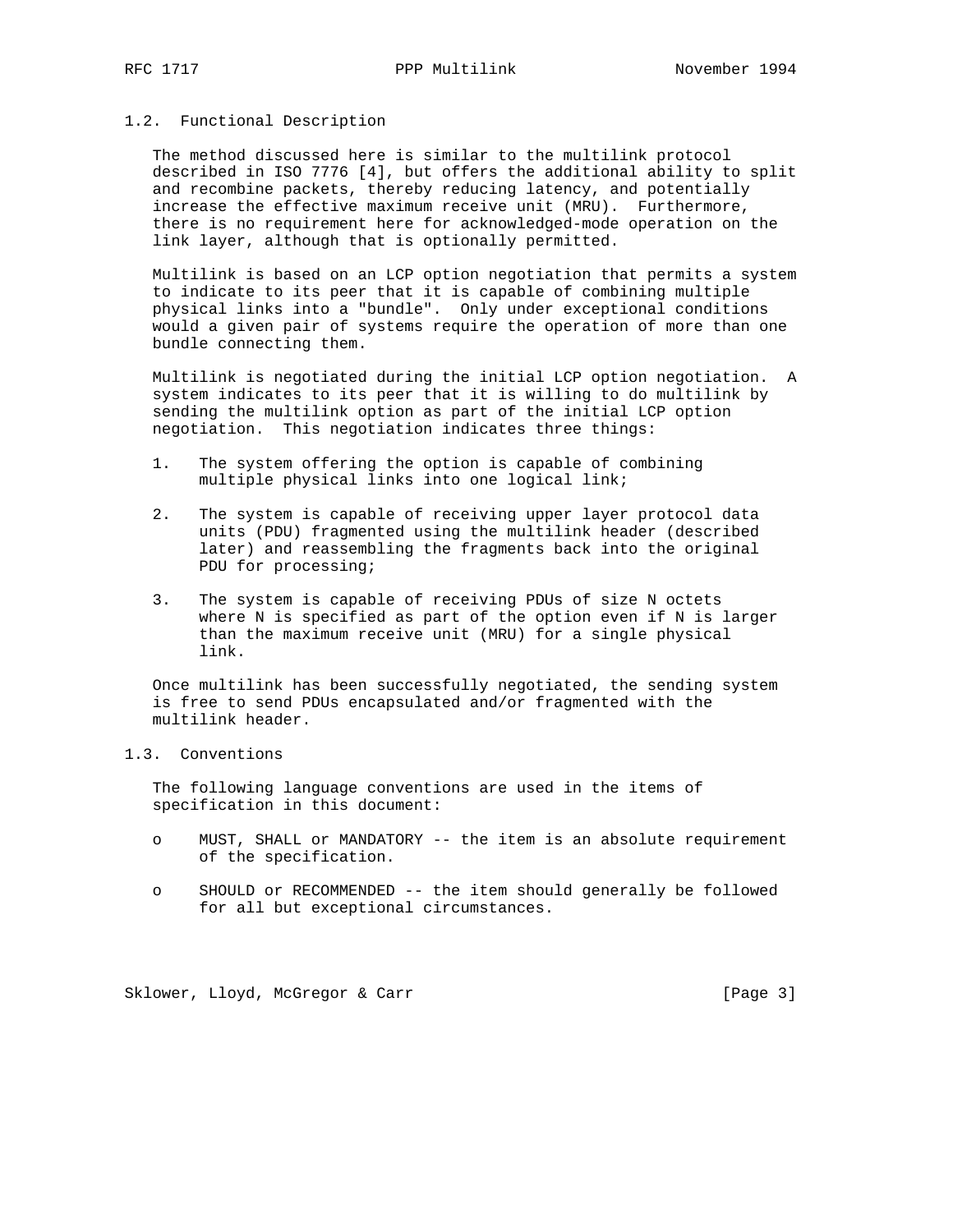- o MAY or OPTIONAL -- the item is truly optional and may be followed or ignored according to the needs of the implementor.
- 2. General Overview

 In order to establish communications over a point-to-point link, each end of the PPP link must first send LCP packets to configure the data link during Link Establishment phase. After the link has been established, PPP provides for an Authentication phase in which the authentication protocols can be used to determine identifiers associated with each system connected by the link.

 The goal of multilink operation is to coordinate multiple independent links between a fixed pair of systems, providing a virtual link with greater bandwidth than any of the constituent members. The aggregate link, or bundle, is named by the pair of identifiers for two systems connected by the multiple links. A system identifier may include information provided by PPP Authentication [3] and information provided by LCP negotiation. The bundled links can be different physical links, as in multiple async lines, but may also be instances of multiplexed links, such as ISDN, X.25 or Frame Relay. The links may also be of different kinds, such as pairing dialup async links with leased synchronous links.

 We suggest that multilink operation can be modeled as a virtual PPP link-layer entity wherein packets received over different physical link-layer entities are identified as belonging to a separate PPP network protocol (the Multilink Protocol, or MP) and recombined and sequenced according to information present in a multilink fragmentation header. All packets received over links identified as belonging to the multilink arrangement are presented to the same network-layer protocol processing machine, whether they have multilink headers or not.

 The packets to be transmitted using the multilink procedure are encapsulated according to the rules for PPP where the following options would have been manually configured:

- o No async control character Map
- o No Magic Number
- o No Link Quality Monitoring
- o Address and Control Field Compression
- o Protocol Field Compression
- o No Compound Frames
- o No Self-Describing-Padding

Sklower, Lloyd, McGregor & Carr [Page 4]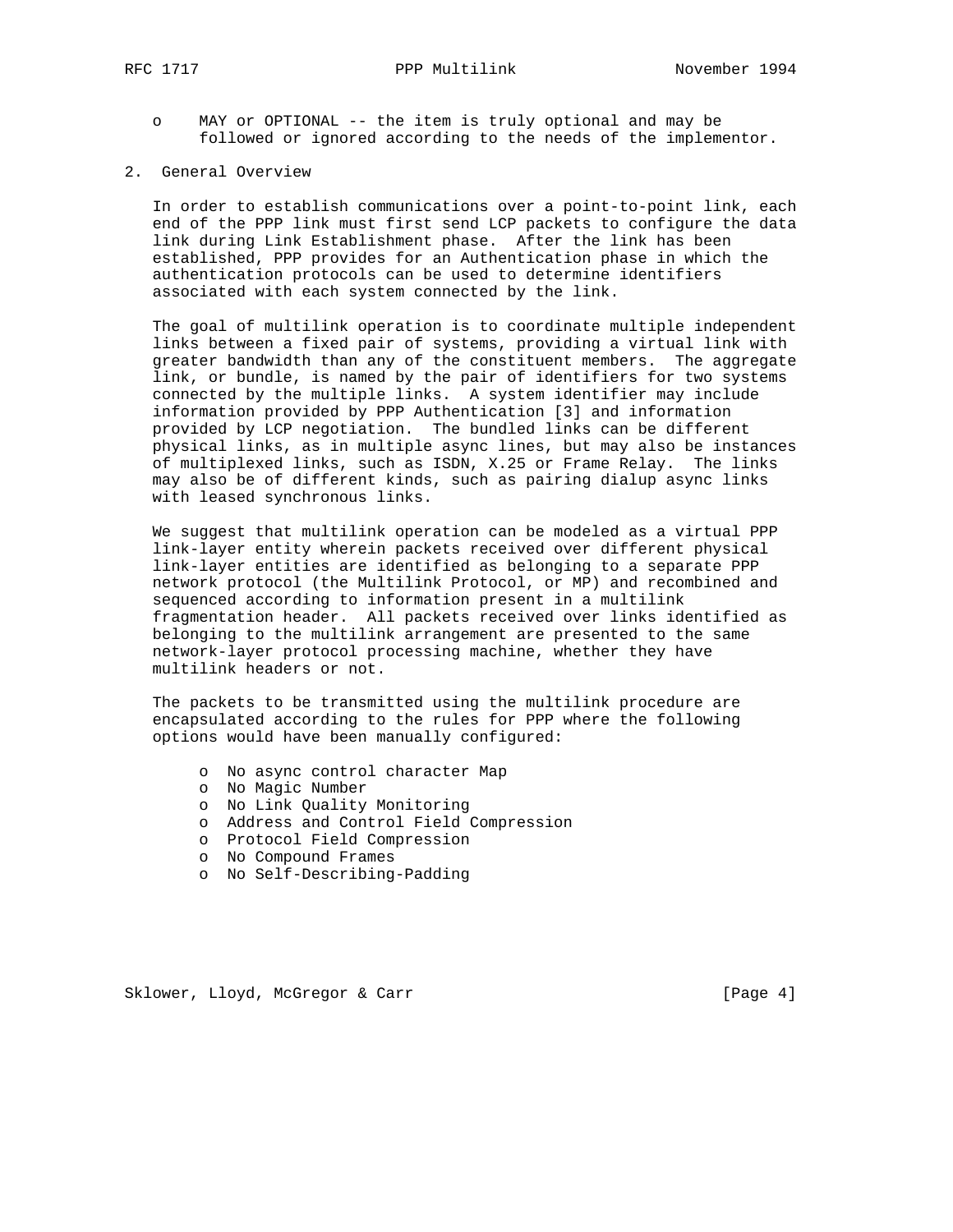Of course, individual links are permitted to have different settings for these options. As described below, member links SHOULD negotiate Self-Describing-Padding, even though pre-fragmented packets MUST NOT be padded.

 LCP negotiations are not permitted on the bundle itself. An implementation MUST NOT transmit LCP Configure-Request, -Reject, -Ack, -Nak, Terminate-Request or -Ack packets via the multilink procedure, and an implementation receiving them MUST silently discard them. (By "silently discard" we mean to not generate any PPP packets in response; an implementation is free to generate a log entry registering the reception of the unexpected packet). By contrast, other LCP packets having control functions not associated with changing the defaults for the bundle itself are permitted. An implementation MAY transmit LCP Code-Reject, Protocol-Reject, Echo- Request, Echo-Reply and Discard-Request Packets.

 The effective MRU for the logical-link entity is negotiated via an LCP option. It is irrelevant whether Network Control Protocol packets are encapsulated in multilink headers or not, or even over which link they are sent, once that link identifies itself as belonging to a multilink arrangement.

 Note that network protocols that are not sent using multilink headers cannot be sequenced. (And consequently will be delivered in any convenient way).

 For example, consider the case in Figure 1. Link 1 has negotiated network layers NL 1, NL 2, and MP between two systems. The two systems then negotiate MP over Link 2.

 Frames received on link 1 are demultiplexed at the data link layer according the PPP network protocol identifier and can be sent to NL 1, NL 2, or MP. Link 2 will accept frames with all network protocol identifiers that Link 1 does.

 Frames received by MP are further demultiplexed at the network layer according to the PPP network protocol identifier and sent to NL 1 or NL 2. Any frames received by MP for any other network layer protocols are rejected using the normal protocol reject mechanism.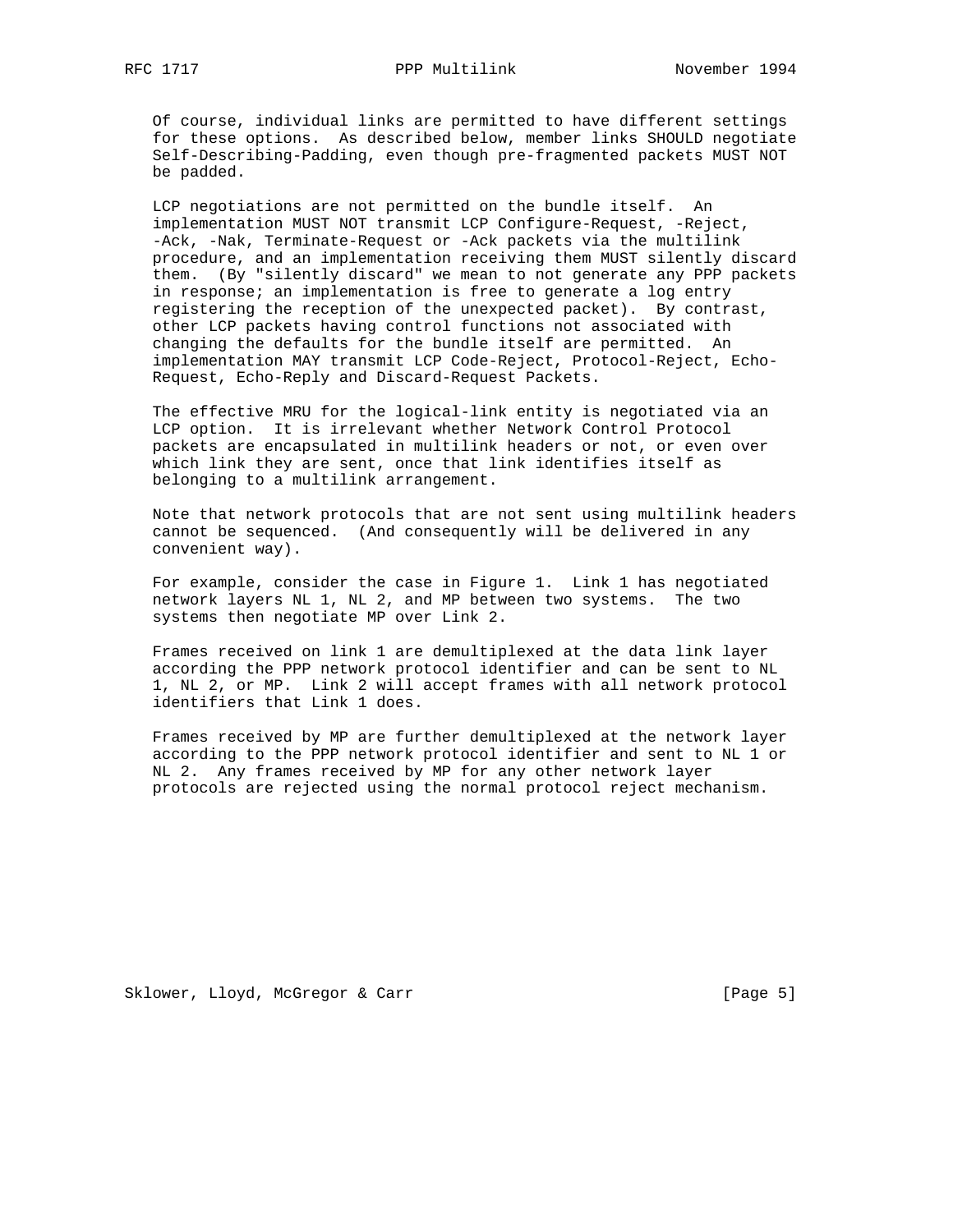





### 3. Packet Formats

 In this section we describe the layout of individual fragments, which are the "packets" in the Multilink Protocol. Network Protocol packets are first encapsulated (but not framed) according to normal PPP procedures, and large packets are broken up into multiple segments sized appropriately for the multiple physical links. A new PPP header consisting of the Multilink Protocol Identifier, and the Multilink header is inserted before each section. (Thus the first fragment of a multilink packet in PPP will have two headers, one for the fragment, followed by the header for the packet itself).

Sklower, Lloyd, McGregor & Carr [Page 6]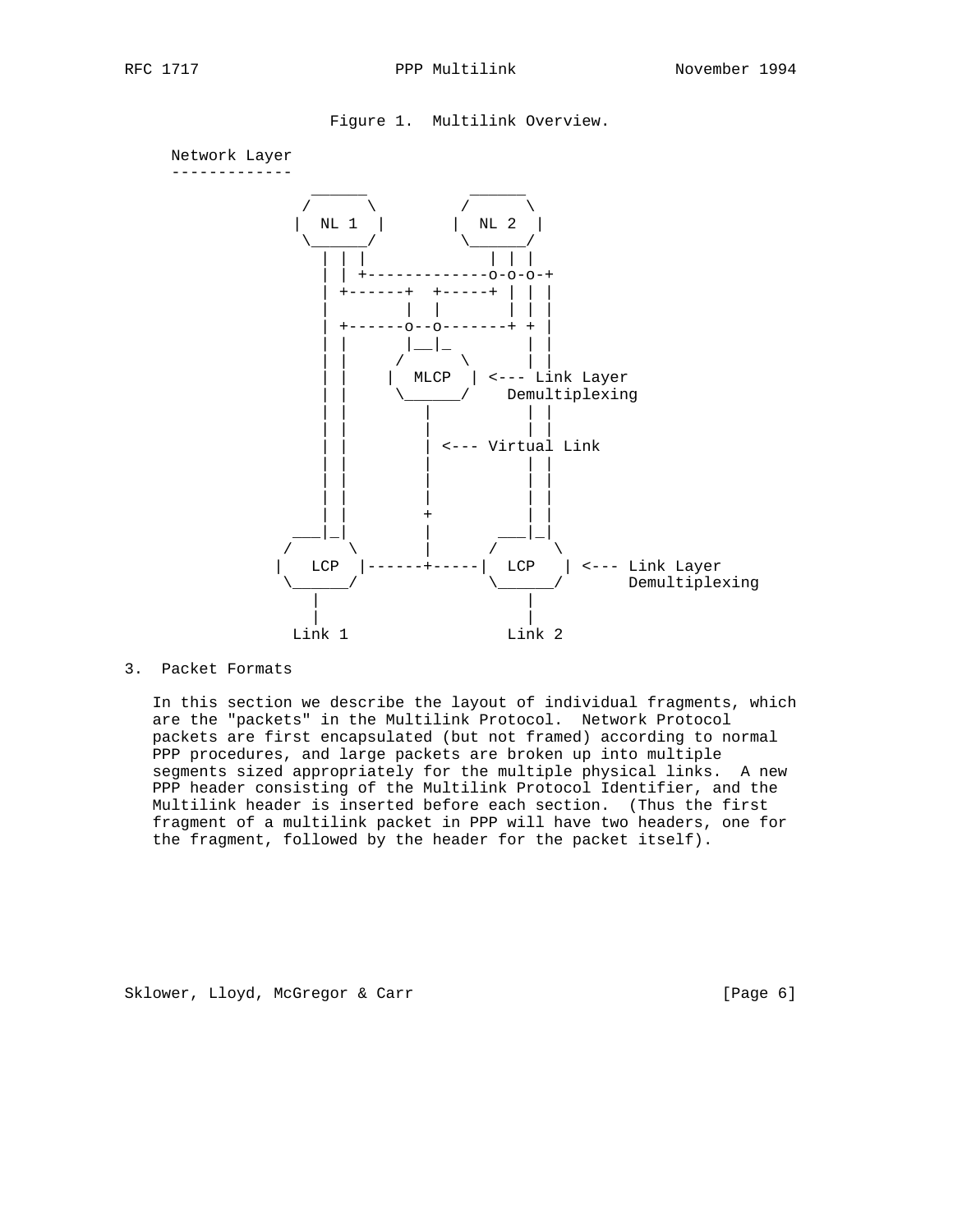Systems implementing the multilink procedure are not required to fragment small packets. There is also no requirement that the segments be of equal sizes, or that packets must be broken up at all. A possible strategy for contending with member links of differing transmission rates would be to divide the packets into segments proportion to the transmission rates. Another strategy might be to divide them into many equal fragments and distribute multiple fragments per link, the numbers being proportional to the relative speeds of the links.

 PPP multilink fragments are encapsulated using the protocol identifier 0x00-0x3d. Following the protocol identifier is a four byte header containing a sequence number, and two one bit fields indicating that the fragment begins a packet or terminates a packet. After negotiation of an additional PPP LCP option, the four byte header may be optionally replaced by a two byte header with only a 12 bit sequence space. Address & Control and Protocol ID compression are assumed to be in effect. Individual fragments will, therefore, have the following format:

| PPP Header: | Address 0xff   Control 0x03                                  |
|-------------|--------------------------------------------------------------|
|             | $PID(H)$ $0x00$   $PID(L)$ $0x3d$<br>+-+-+-+-+-+-+-+-+---    |
| MP Header:  | $ B E 0 0 0 0 0 0 $ sequence number<br>+-+-+-+-+-+-+-+-+---- |
|             | sequence number (L)                                          |
|             | fragment data                                                |
|             |                                                              |
|             |                                                              |
|             |                                                              |
|             |                                                              |
| PPP FCS:    | FCS                                                          |
|             |                                                              |

Figure 2: Long Sequence Number Fragment Format.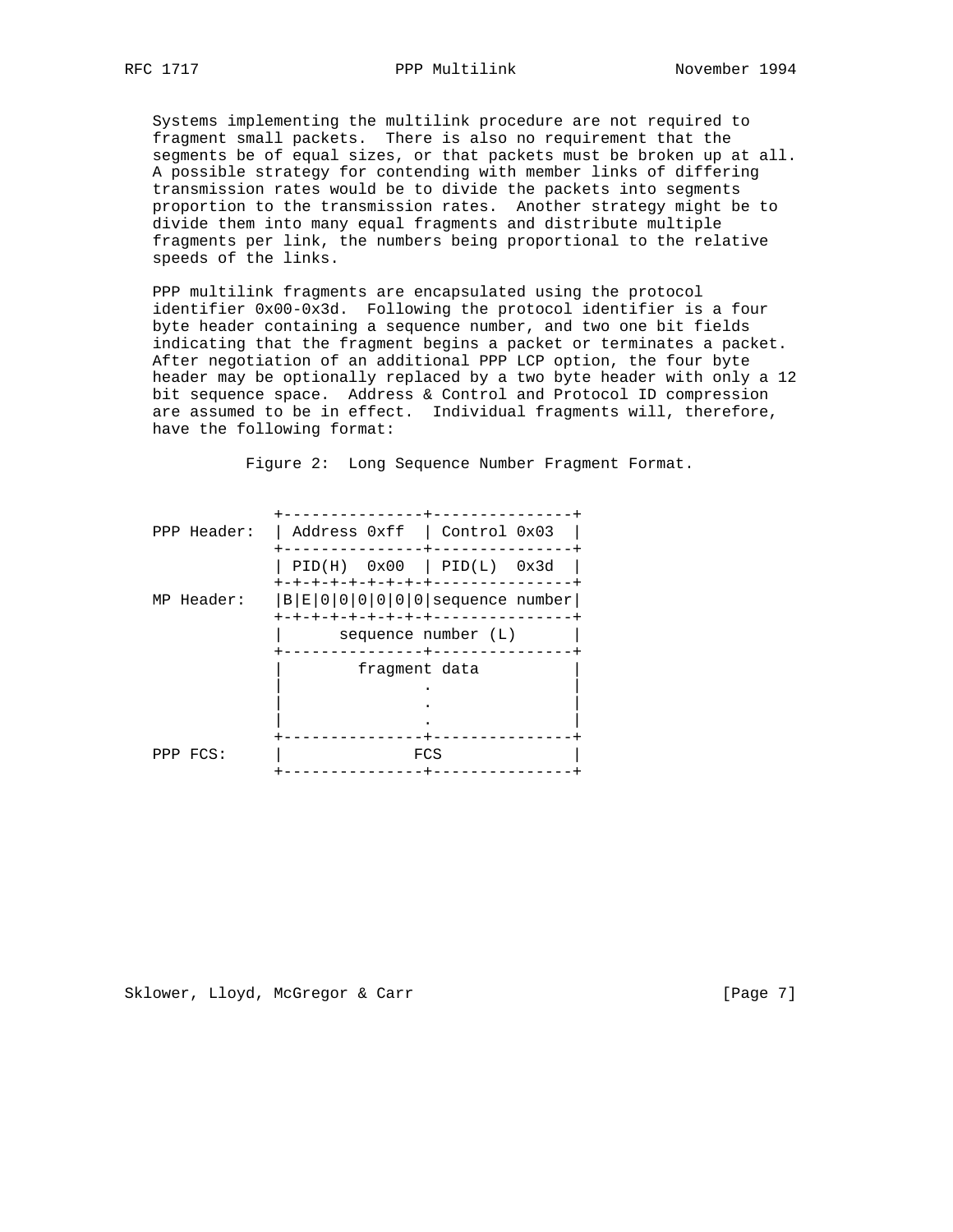Figure 3: Short Sequence Number Fragment Format.

| PPP Header: | Address 0xff   Control 0x03       |
|-------------|-----------------------------------|
|             |                                   |
|             | $PID(H)$ $0x00$   $PID(L)$ $0x3d$ |
|             | キーキーキーキーキー                        |
| MP Header:  | $ B E 0 0 $ sequence number       |
|             |                                   |
|             | fragment data                     |
|             |                                   |
|             |                                   |
|             |                                   |
|             |                                   |
| PPP FCS:    | FCS                               |
|             |                                   |

 The (B)eginning fragment bit is a one bit field set to 1 on the first fragment derived from a PPP packet and set to 0 for all other fragments from the same PPP packet.

 The (E)nding fragment bit is a one bit field set to 1 on the last fragment and set to 0 for all other fragments. A fragment may have both the (B)eginning and (E)nding fragment bits set to 1.

 The sequence field is a 24 bit or 12 bit number that is incremented for every fragment transmitted. By default, the sequence field is 24 bits long, but can be negotiated to be only 12 bits with an LCP configuration option described below.

 Between the (E)nding fragment bit and the sequence number is a reserved field, whose use is not currently defined, which MUST be set to zero. It is 2 bits long when the use of short sequence numbers has been negotiated, 6 bits otherwise.

 In this multilink protocol, a single reassembly structure is associated with the bundle. The multilink headers are interpreted in the context of this structure.

 The FCS field shown in the diagram is inherited from the normal framing mechanism from the member link on which the packet is transmitted. There is no separate FCS applied to the reconstituted packet as a whole if transmitted in more than one fragment.

Sklower, Lloyd, McGregor & Carr [Page 8]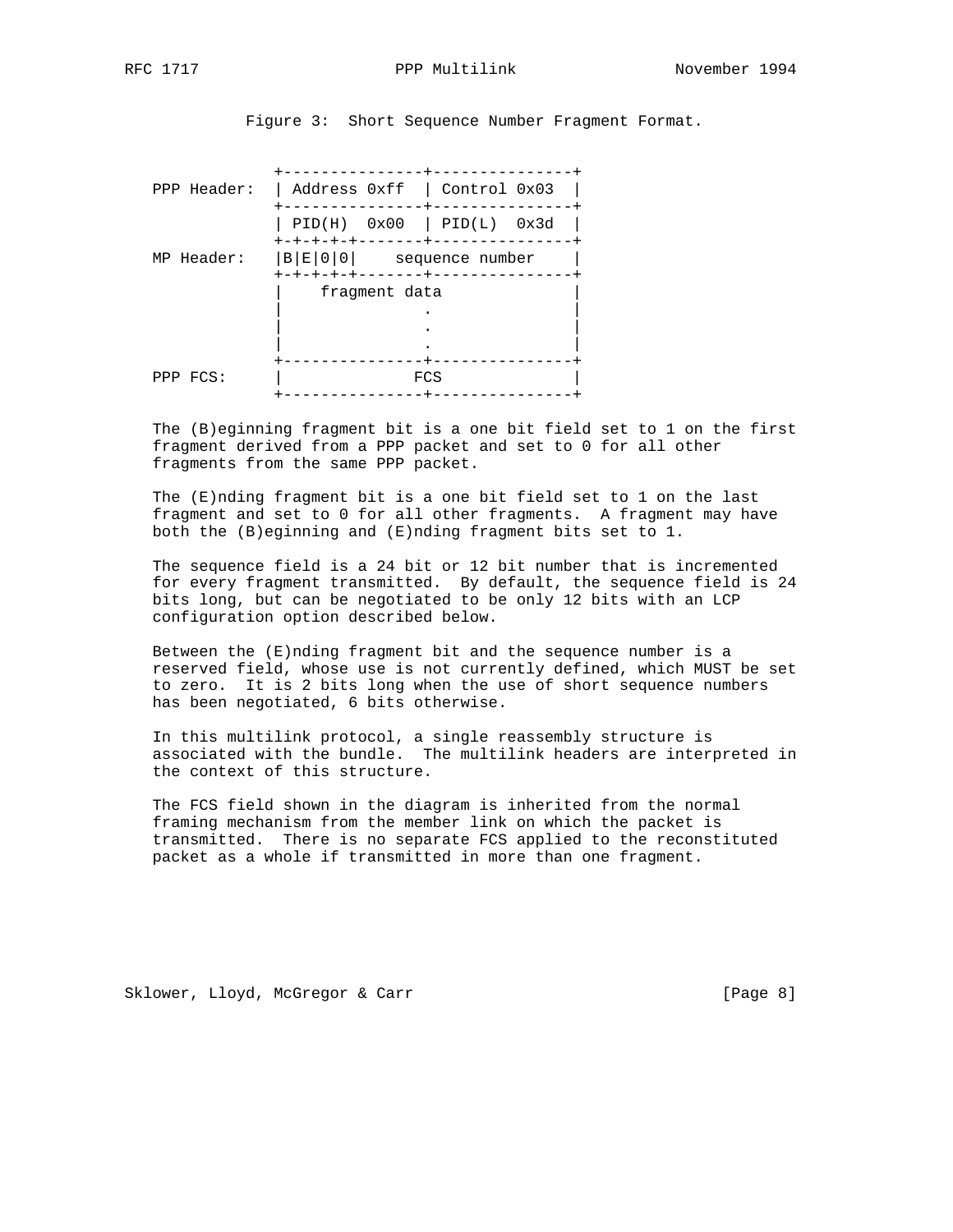# RFC 1717 **PPP Multilink** November 1994

## 3.1. Padding Considerations

 Systems that support the multilink protocol SHOULD implement Self- Describing-Padding. A system that implements self-describing-padding by definition will either include the padding option in its initial LCP Configure-Requests, or (to avoid the delay of a Configure-Reject) include the padding option after receiving a NAK containing the option.

 A system that must pad its own transmissions but does not use Self- Describing-Padding when not using multilink, MAY continue to not use Self-Describing-Padding if it ensures by careful choice of fragment lengths that only (E)nding fragments of packets are padded. A system MUST NOT add padding to any packet that cannot be recognized as padded by the peer. Non-terminal fragments MUST NOT be padded with trailing material by any other method than Self-Describing-Padding.

 A system MUST ensure that Self-Describing-Padding as described in RFC 1570 [11] is negotiated on the individual link before transmitting any multilink data packets if it might pad non-terminal fragments or if it would use network or compression protocols that are vulnerable to padding, as described in RFC 1570. If necessary, the system that adds padding MUST use LCP Configure-NAK's to elicit a Configure- Request for Self-Describing-Padding from the peer.

 Note that LCP Configure-Requests can be sent at any time on any link, and that the peer will always respond with a Configure-Request of its own. A system that pads its transmissions but uses no protocols other than multilink that are vulnerable to padding MAY delay ensuring that the peer has Configure-Requested Self-Describing- Padding until it seems desireable to negotiate the use of Multilink itself. This permits the interoperability of a system that pads with older peers that support neither Multilink nor Self-Describing- Padding.

4. Trading Buffer Space Against Fragment Loss

 In a multilink procedure one channel may be delayed with respect to the other channels in the bundle. This can lead to fragments being received out of order, thus increasing the difficulty in detecting the loss of a fragment. The task of estimating the amount of space required for buffering on the receiver becomes more complex because of this. In this section we discuss a technique for declaring that a fragment is lost, with the intent of minimizing the buffer space required, yet minimizing the number of avoidable packet losses.

Sklower, Lloyd, McGregor & Carr [Page 9]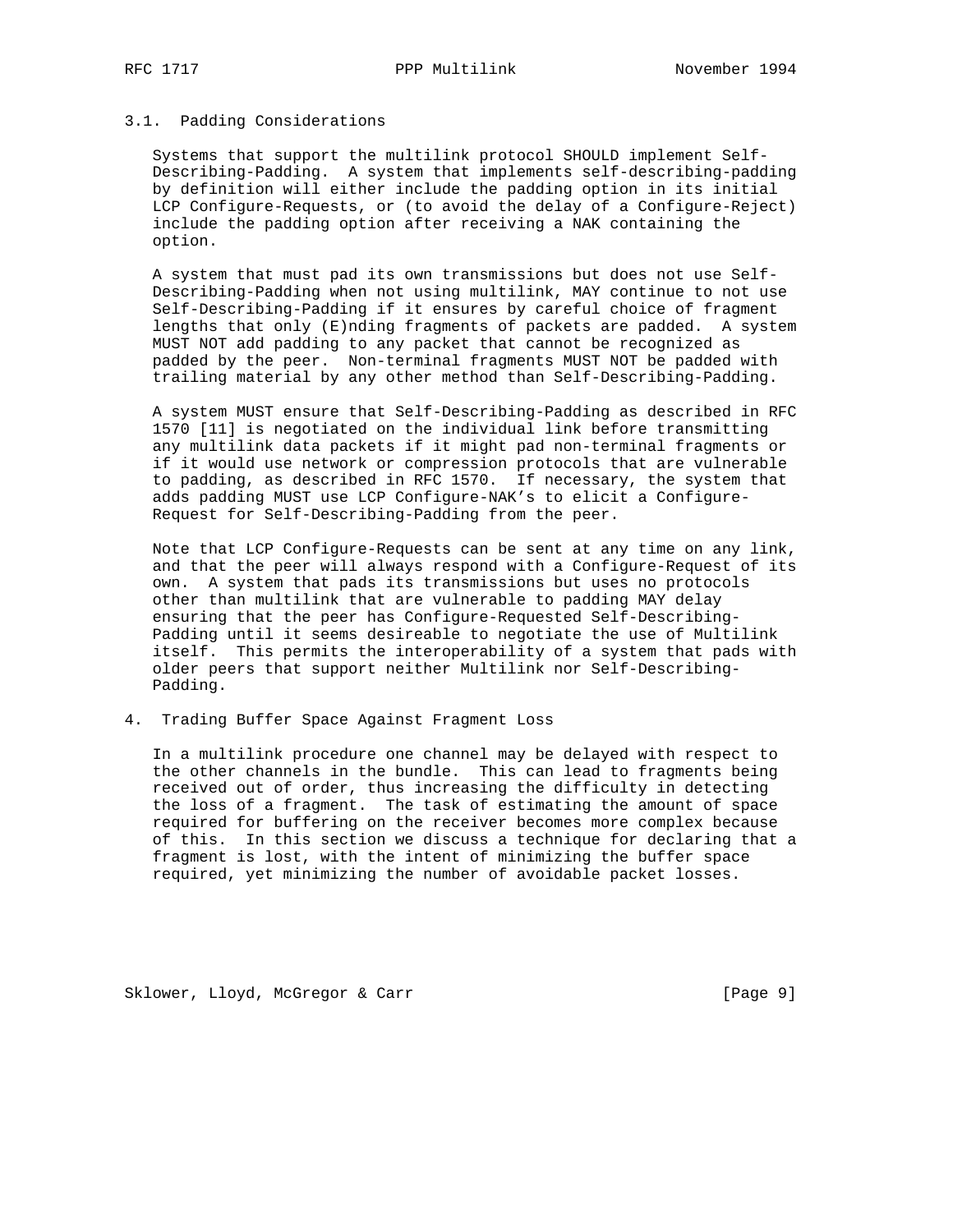### 4.1. Detecting Fragment Loss

 On each member link in a bundle, the sender MUST transmit fragments with strictly increasing sequence numbers (modulo the size of the sequence space). This requirement supports a strategy for the receiver to detect lost fragments based on comparing sequence numbers. The sequence number is not reset upon each new PPP packet, and a sequence number is consumed even for those fragments which contain an entire PPP packet, i.e., one in which both the (B)eginning and (E)nding bits are set.

 An implementation MUST set the sequence number of the first fragment transmited on a newly-constructed bundle to zero. (Joining a secondary link to an exisiting bundle is invisible to the protocol, and an implementation MUST NOT reset the sequence number space in this situation).

 The receiver keeps track of the incoming sequence numbers on each link in a bundle and maintains the current minimum of the most recently received sequence number over all the member links in the bundle (call this M). The receiver detects the end of a packet when it receives a fragment bearing the (E)nding bit. Reassembly of the packet is complete if all sequence numbers up to that fragment have been received.

 A lost fragment is detected when M advances past the sequence number of a fragment bearing an (E)nding bit of a packet which has not been completely reassembled (i.e., not all the sequence numbers between the fragment bearing the (B)eginning bit and the fragment bearing the (E)nding bit have been received). This is because of the increasing sequence number rule over the bundle.

 An implementation MUST assume that if a fragment bears a (B)eginning bit, that the previously numbered fragment bore an (E)nding bit. Thus if a packet is lost bearing the (E)nding bit, and the packet whose fragment number is M contains a (B)eginning bit, the implementation MUST discard fragments for all unassembled packets through M-1, but SHOULD NOT discard the fragment bearing the new (B)eginning bit on this basis alone.

 The detection of a lost fragment causes the receiver to discard all fragments up to M. If the fragment with sequence number M has the (B)eginning bit set then the receiver starts reassembling the new packet, otherwise the receiver resynchronizes on the next fragment bearing the (B)eginning bit. All fragments received while the receiver is attempting to resynchronize not bearing the (B)eginning bit SHOULD be discarded.

Sklower, Lloyd, McGregor & Carr [Page 10]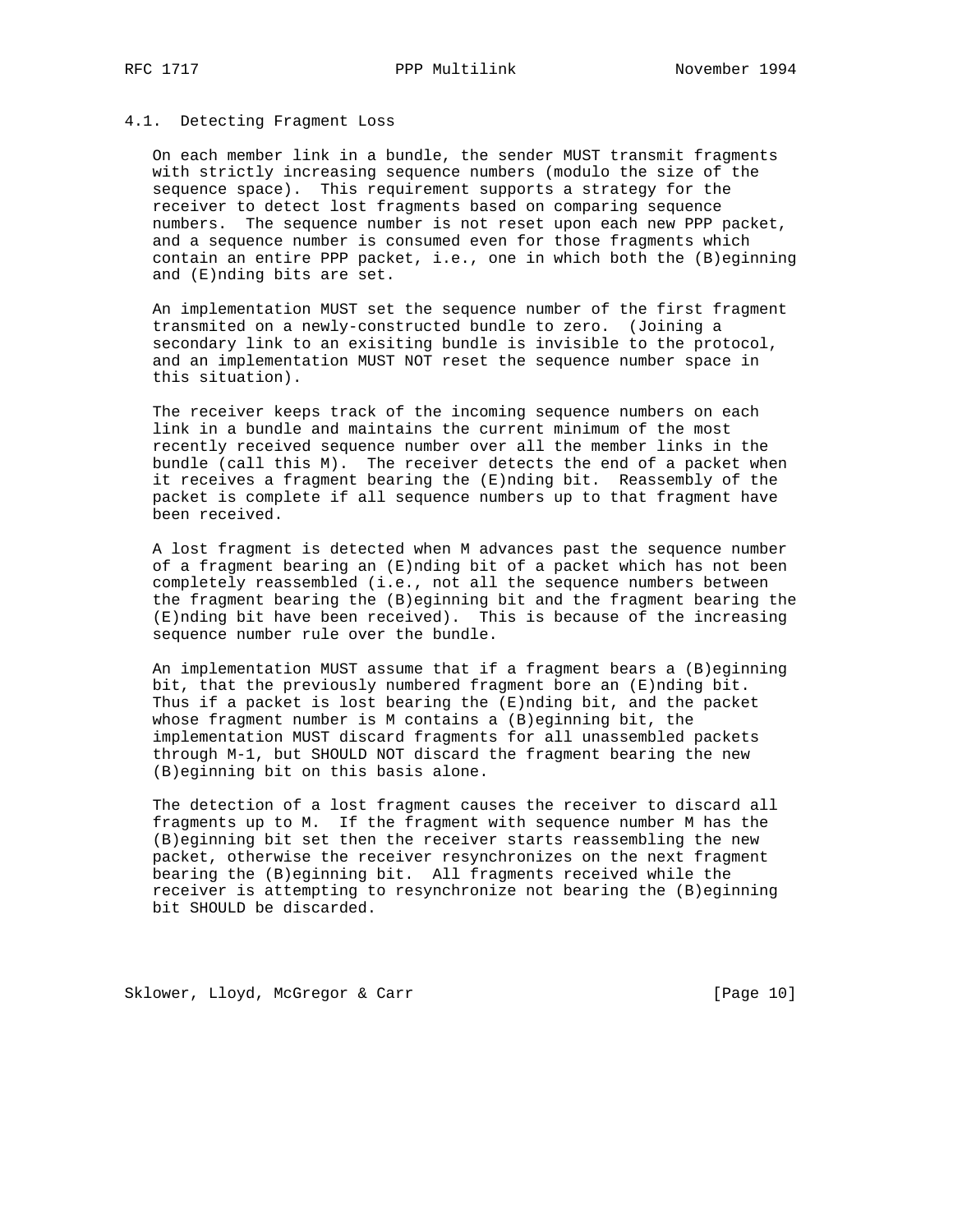Fragments may be lost due to corruption of individual packets or catastrophic loss of the link (which may occur only in one direction). This version of the multilink protocol mandates no specific procedures for the detection of failed links. The PPP link quality management facility, or the periodic issuance of LCP echo requests could be used to achieve this.

 Senders SHOULD avoid keeping any member links idle to maximize early detection of lost fragments by the receiver, since the value of M is not incremented on idle links. Senders SHOULD rotate traffic among the member links if there isn't sufficient traffic to overflow the capacity of one link to avoid idle links.

 Loss of the final fragment of a transmission can cause the receiver to stall until new packets arrive. The likelihood of this may be decreased by sending a null fragment on each member link in a bundle that would otherwise become idle immediately after having transmitted a fragment bearing the (E)nding bit, where a null fragment is one consisting only of a multilink header bearing both the (B)egin and (E)nding bits (i.e., having no payload). Implementations concerned about either wasting bandwidth or per packet costs are not required to send null fragments and may elect to defer sending them until a timer expires, with the marginally increased possibility of lengthier stalls in the receiver. The receiver SHOULD implement some type of link idle timer to guard against indefinite stalls.

 The increasing sequence per link rule prohibits the reallocation of fragments queued up behind a failing link to a working one, a practice which is not unusual for implementations of ISO multilink over LAPB [4].

### 4.2. Buffer Space Requirements

 There is no amount of buffering that will guarantee correct detection of fragment loss, since an adversarial peer may withhold a fragment on one channel and send arbitrary amounts on the others. For the usual case where all channels are transmitting, you can show that there is a minimum amount below which you could not correctly detect packet loss. The amount depends on the relative delay between the channels, (D[channel-i,channel-j]), the data rate of each channel, R[c], the maximum fragment size permitted on each channel, F[c], and the total amount of buffering the transmitter has allocated amongst the channels.

 When using PPP, the delay between channels could be estimated by using LCP echo request and echo reply packets. (In the case of links of different transmission rates, the round trip times should be adjusted to take this into account.) The slippage for each channel

Sklower, Lloyd, McGregor & Carr [Page 11]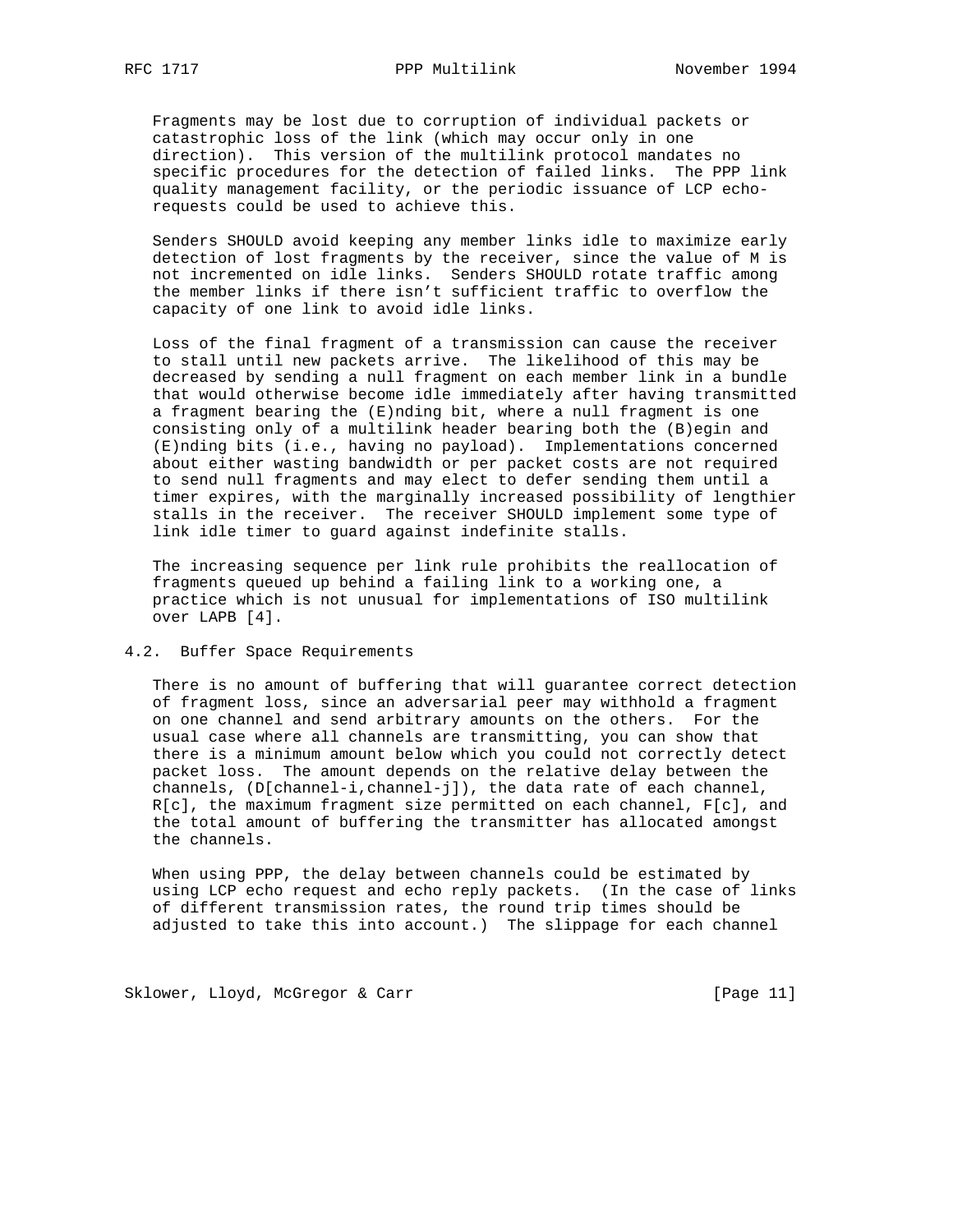is defined as the bandwidth times the delay for that channel relative to the channel with the longest delay,  $S[c] = R[c] * D[c, c-worst]$ . (S[c-worst] will be zero, of course!)

 A situation which would exacerbate sequence number skew would be one in which there is extremely bursty traffic (almost allowing all channels to drain), and then where the transmitter would first queue up as many consecutively numbered packets on one link as it could, then queue up the next batch on a second link, and so on. Since transmitters must be able to buffer at least a maximum- sized fragment for each link (and will usually buffer up at least two) A receiver that allocates any less than  $S[1] + S[2] + ... + S[N] + F[1]$  + ... + F[N], will be at risk for incorrectly assuming packet loss, and therefore, SHOULD allocate at least twice that.

### 5. PPP Link Control Protocol Extensions

 If reliable multilink operation is desired, PPP Reliable Transmission [6] (essentially the use of ISO LAPB) MUST be negotiated prior to the use of the Multilink Protocol on each member link.

 Whether or not reliable delivery is employed over member links, an implementation MUST present a signal to the NCP's running over the multilink arrangement that a loss has occurred.

 Compression may be used separately on each member link, or run over the bundle (as a logical group link). The use of multiple compression streams under the bundle (i.e., on each link separately) is indicated by running the Compression Control Protocol [5] but with an alternative PPP protocol ID.

5.1. Configuration Option Types

 The Multilink Protocol introduces the use of additional LCP Configuration Options:

- o Multilink Maximum Received Reconstructed Unit
- o Multilink Short Sequence Number Header Format
- o Endpoint Discriminator

Sklower, Lloyd, McGregor & Carr [Page 12]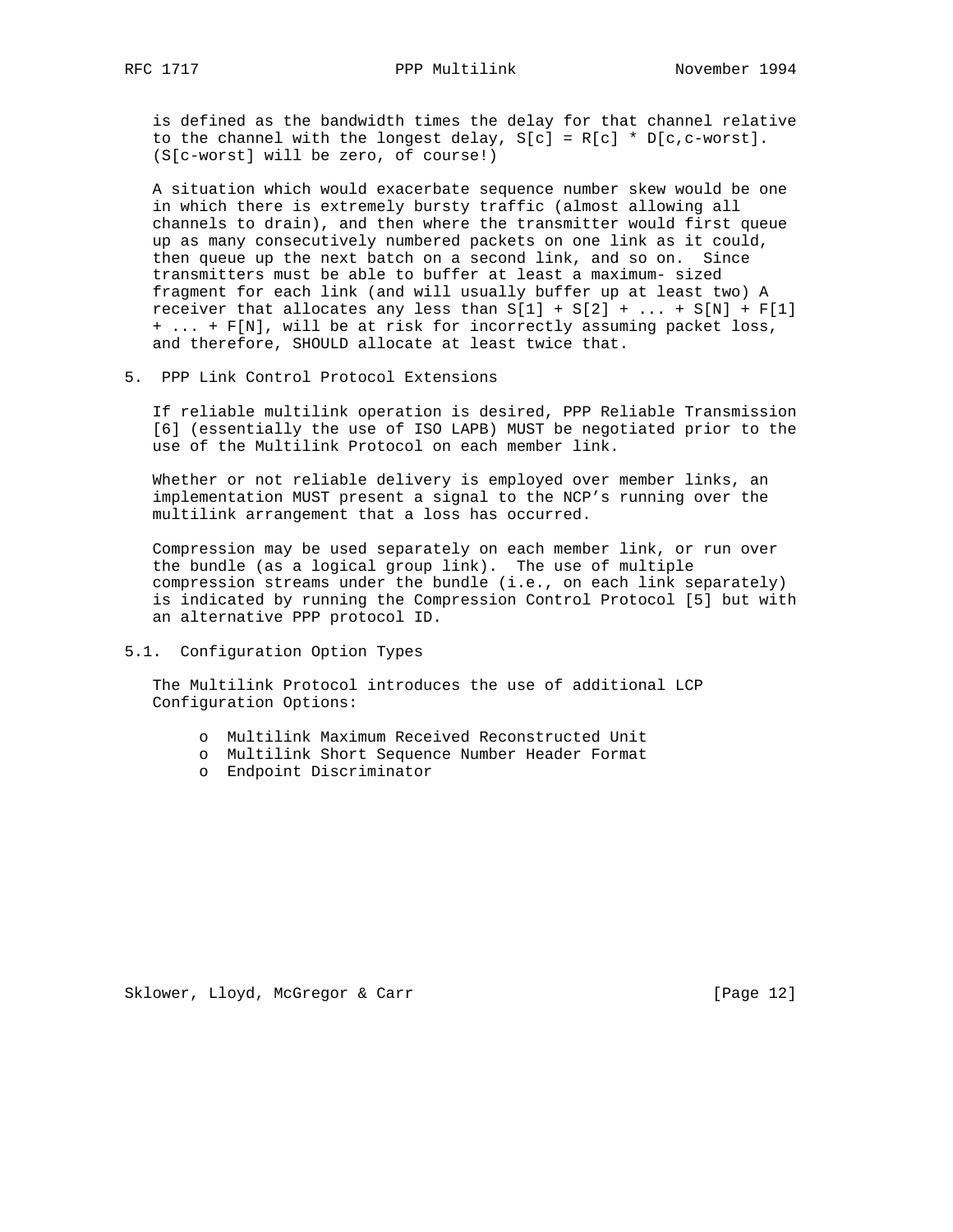## 5.1.1. Multilink MRRU LCP option

Figure 4: Multilink MRRU LCP option

| 0 1 2 3 4 5 6 7 8 9 0 1 2 3 4 5 6 7 8 9 0 1 2 3 4 5 6 7 8 9 0 1 |  |
|-----------------------------------------------------------------|--|
| Type = 17   Length = $4$   Max-Receive-Reconstructed-Unit       |  |

 The presence of this option indicates that the system sending it implements the PPP Multilink Protocol, and unless rejected, will construe all packets receive on this link as being able to be processed by a common protocol machine with any other packets received from the same peer on any other link on which this option has been accepted. A system MUST NOT accept the Multilink MRRU LCP Option if it is not willing to symmetrically have the packets it sends interpreted in the same fashion.

 This option also advises the peer that the implementation will be able to reconstruct a PPP packet whose payload will contain the number of bytes as Max-Receive-Reconstructed-Unit.

 A system MAY indicate the desire to conduct multilink operation solely by use of the Multilink Short Sequence Number Header Format LCP option (discussed next); the default value for MRRU option is 1600 bytes if not otherwise explicitly negotiated.

 Note: this option corresponds to what would have been the MRU of the bundle when conceptualized as a PPP-like entity.

5.1.2. Short Sequence Number Header Format Option

Figure 5: Short Sequence Number Header Format Option

 0 1 0 1 2 3 4 5 6 7 8 9 0 1 2 3 4 5 +-+-+-+-+-+-+-+-+-+-+-+-+-+-+-+-+  $\text{Type} = 18$  | Length = 2 | +-+-+-+-+-+-+-+-+-+-+-+-+-+-+-+-+

 This option advises the peer that the implementation wishes to receive fragments with short, 12 bit sequence numbers. By default sequence, numbers are 24 bits long. When this option is received, an implementation MUST either transmit all subsequent multilink packets on all links of the bundle with 12 bit sequence numbers or configure-NAK or configure-Reject the option.

Sklower, Lloyd, McGregor & Carr [Page 13]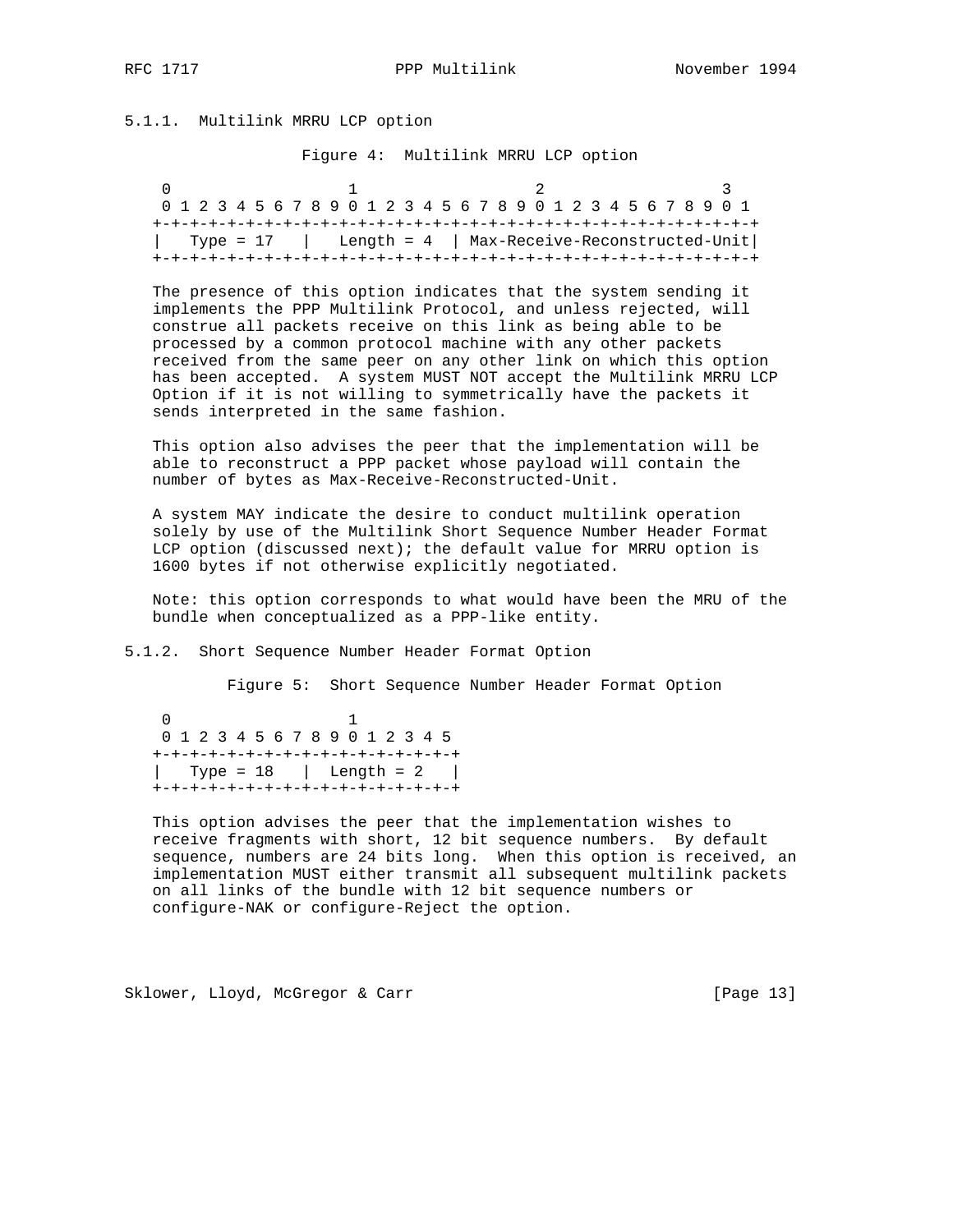An implementation wishing to transmit multilink fragments with short sequence numbers MAY include the multilink short sequence number in a configure-NAK to ask that the peer respond with a request to receive short sequence numbers. The peer is not compelled to respond with the option.

### 5.1.3. Endpoint Discriminator Option

Figure 7: Endpoint Discriminator Option

| 0 1 2 3 4 5 6 7 8 9 0 1 2 3 4 5 6 7 8 9 0 1 2 3 4 5 6 7 8 9 0 1 |  |  |  |  |  |                          |  |  |  |  |  |  |  |  |  |  |  |  |  |  |  |  |  |  |  |  |
|-----------------------------------------------------------------|--|--|--|--|--|--------------------------|--|--|--|--|--|--|--|--|--|--|--|--|--|--|--|--|--|--|--|--|
|                                                                 |  |  |  |  |  |                          |  |  |  |  |  |  |  |  |  |  |  |  |  |  |  |  |  |  |  |  |
| Type = 19                                                       |  |  |  |  |  | Length   Class   Address |  |  |  |  |  |  |  |  |  |  |  |  |  |  |  |  |  |  |  |  |
|                                                                 |  |  |  |  |  |                          |  |  |  |  |  |  |  |  |  |  |  |  |  |  |  |  |  |  |  |  |

 The Endpoint Discriminator Option represents identification of the system transmitting the packet. This option advises a system that the peer on this link could be the same as the peer on another existing link. If the option distinguishes this peer from all others, a new bundle MUST be established from the link being negotiated. If this option matches the class and address of some other peer of an existing link, the new link MUST be joined to the bundle containing the link to the matching peer or MUST establish a new bundle, depending on the decision tree shown in (1) through (4) below.

 To securely join an existing bundle, a PPP authentication protocol [3] must be used to obtain authenticated information from the peer to prevent a hostile peer from joining an existing bundle by presenting a falsified discriminator option.

 This option is not required for multilink operation. If a system does not receive either of the Multilink MRRU or Short Sequence options, but does receive the Endpoint Discriminator Option, and there is no manual configuration providing outside information, the implementation MUST NOT assume that multilink operation is being requested on this basis alone.

 As there is also no requirement for authentication, there are four sets of scenarios:

- (1) No authentication, no discriminator: All new links MUST be joined to one bundle.
- (2) Discriminator, no authentication: Discriminator match -> MUST join matching bundle, discriminator mismatch -> MUST establish new bundle.

Sklower, Lloyd, McGregor & Carr [Page 14]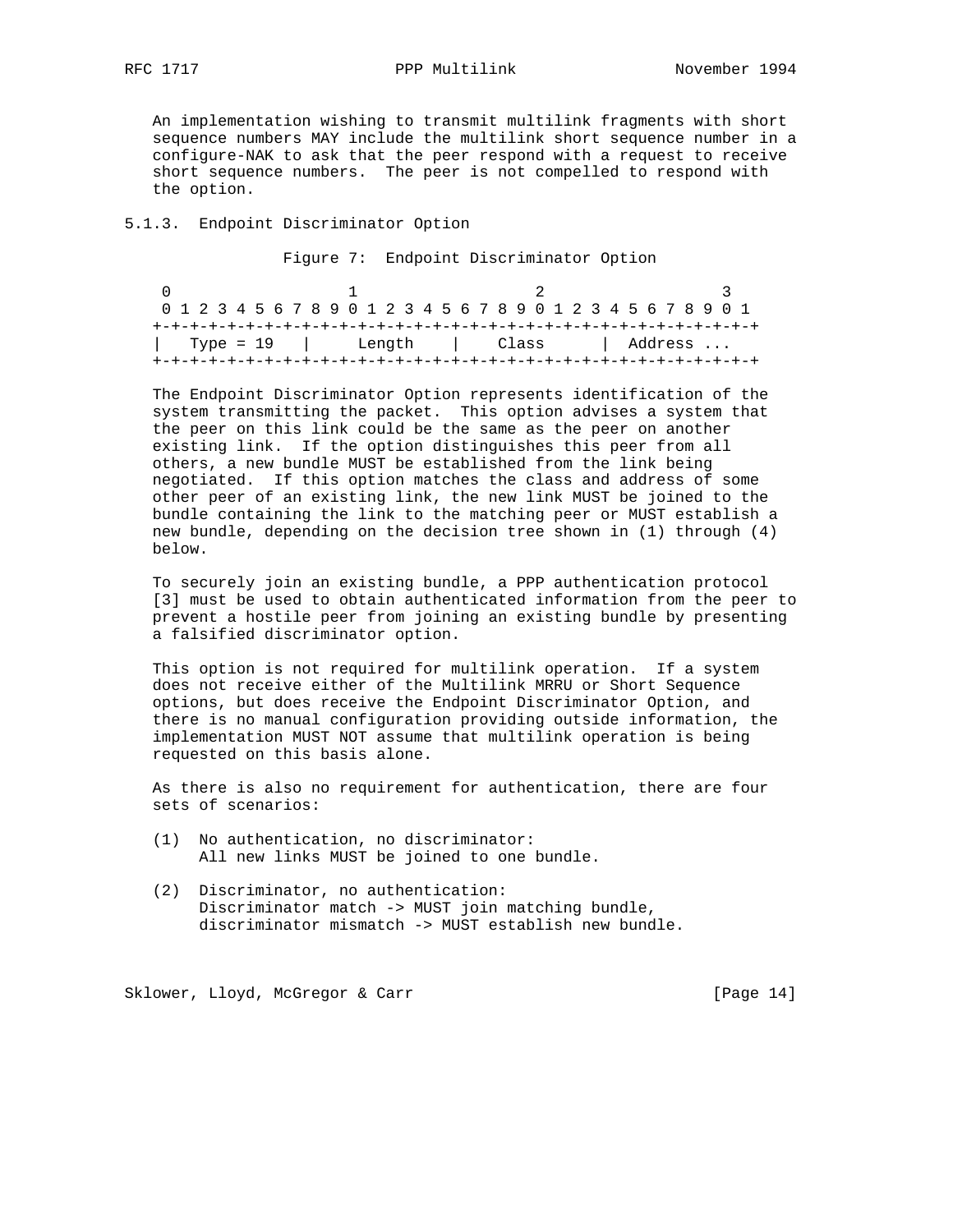- - (3) No discriminator, authentication: Authenticated match -> MUST join matching bundle, authenticated mismatch -> MUST establish new bundle.
	- (4) Discriminator, authentication: Discriminator match and authenticated match -> MUST join bundle, discriminator mismatch -> MUST establish new bundle, authenticated mismatch -> MUST establish new bundle.

 The option contains a Class which selects an identifier address space and an Address which selects a unique identifier within the class address space.

 This identifier is expected to refer to the mechanical equipment associated with the transmitting system. For some classes, uniqueness of the identifier is global and is not bounded by the scope of a particular administrative domain. Within each class, uniqueness of address values is controlled by a class dependent policy for assigning values.

 Each endpoint may chose an identifier class without restriction. Since the objective is to detect mismatches between endpoints erroneously assumed to be alike, mismatch on class alone is sufficient. Although no one class is recommended, classes which have universally unique values are preferred.

 This option is not required to be supported either by the system or the peer. If the option is not present in a Configure-Request, the system MUST NOT generate a Configure-Nak of this option, instead it SHOULD behave as if it had received the option with Class = 0, Address = 0. If a system receives a Configure-Nak or Configure- Reject of this option, it MUST remove it from any additional Configure-Request.

 The size is determined from the Length field of the element. For some classes, the length is fixed, for others the length is variable. The option is invalid if the Length field indicates a size below the minimum for the class.

 An implementation MAY use the Endpoint Discriminator to locate administration or authentication records in a local database. Such use of this option is incidental to its purpose and is deprecated when a PPP Authentication protocol [3] can be used instead. Since some classes permit the peer to generate random or locally assigned address values, use of this option as a database key requires prior agreement between peer administrators.

Sklower, Lloyd, McGregor & Carr [Page 15]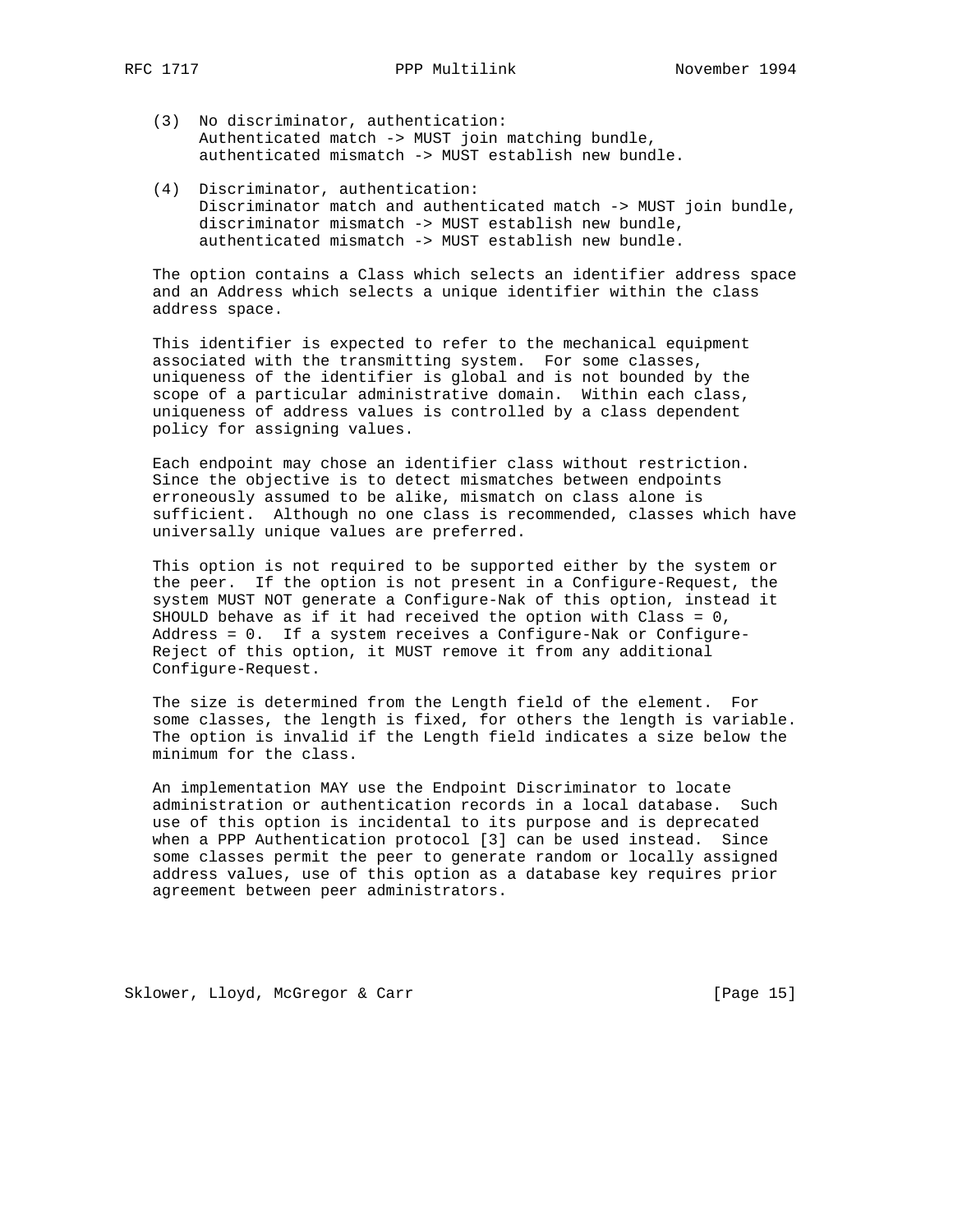The specification of the subfields are: Type 19 = for Endpoint Discriminator Length 3 + length of Address Class The Class field is one octet and indicates the identifier address space. The most up-to-date values of the LCP Endpoint Discriminator Class field are specified in the most recent "Assigned Numbers" RFC [7]. Current values are assigned as follows: 0 Null Class 1 Locally Assigned Address 2 Internet Protocol (IP) Address 3 IEEE 802.1 Globally Assigned MAC Address 4 PPP Magic-Number Block 5 Public Switched Network Directory Number Address The Address field is one or more octets and indicates the identifier address within the selected class. The length and content depend on the value of the Class as follows: Class 0 - Null Class Maximum Length: 0

> Content: This class is the default value if the option is not present in a received Configure-Request.

Sklower, Lloyd, McGregor & Carr [Page 16]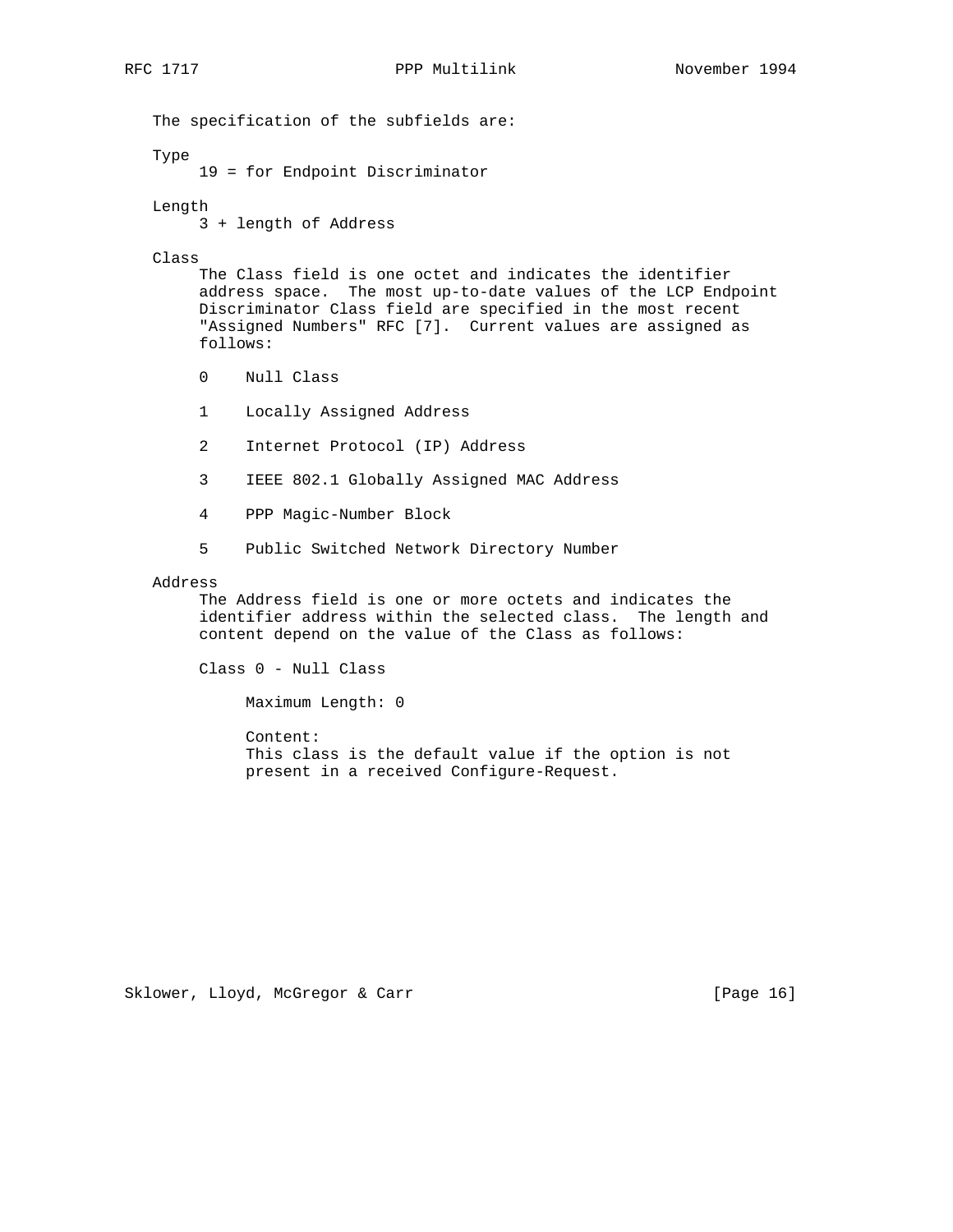Class 1 - Locally Assigned Address

Maximum Length: 20

Content:

 This class is defined to permit a local assignment in the case where use of one of the globally unique classes is not possible. Use of a device serial number is suggested. The use of this class is deprecated since uniqueness is not guaranteed.

Class 2 - Internet Protocol (IP) Address

Fixed Length: 4

Content:

 An address in this class contains an IP host address as defined in [8].

Class 3 - IEEE 802.1 Globally Assigned MAC Address

Fixed Length: 6

Content:

 An address in this class contains an IEEE 802.1 MAC address in canonical (802.3) format [9]. The address MUST have the global/local assignment bit clear and MUST have the multicast/specific bit clear. Locally assigned MAC addresses should be represented using Class 1.

Class 4 - PPP Magic-Number Block

Maximum Length: 20

Content:

 This is not an address but a block of 1 to 5 concatenated 32 bit PPP Magic-Numbers as defined in [2]. This class provides for automatic generation of a value likely but not guaranteed to be unique. The same block MUST be used by an endpoint continuously during any period in which at least one link is in the LCP Open state. The use of this class is deprecated.

Sklower, Lloyd, McGregor & Carr [Page 17]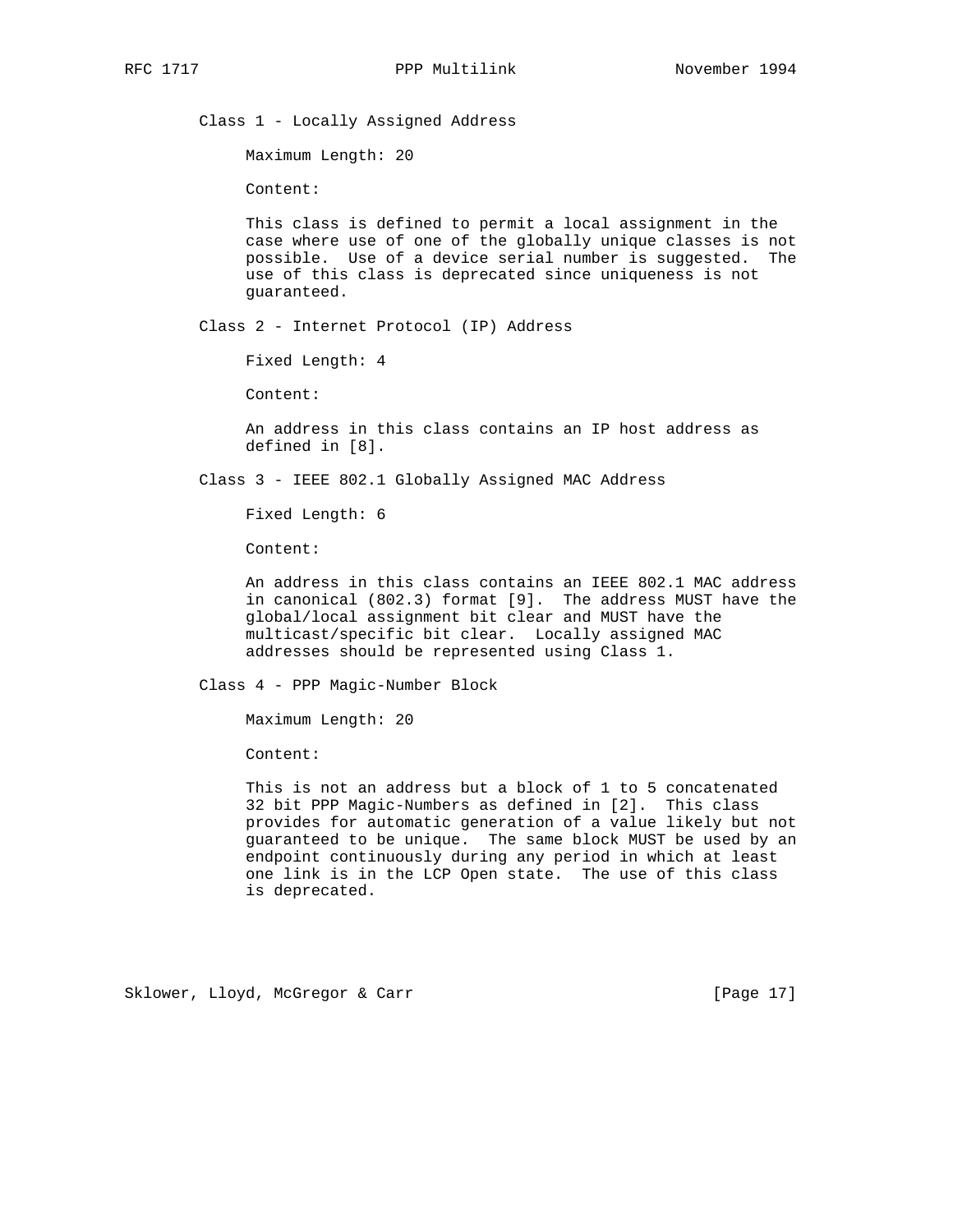Note that PPP Magic-Numbers are used in [2] to detect unexpected loopbacks of a link from an endpoint to itself. There is a small probability that two distinct endpoints will generate matching magic-numbers. This probability is geometrically reduced when the LCP negotiation is repeated in search of the desired mismatch, if a peer can generate uncorrelated magic-numbers.

 As used here, magic-numbers are used to determine if two links are in fact from the same peer endpoint or from two distinct endpoints. The numbers always match when there is one endpoint. There is a small probability that the numbers will match even if there are two endpoints. To achieve the same confidence that there is not a false match as for LCP loopback detection, several uncorrelated magic numbers can be combined in one block.

Class 5 - Public Switched Network Directory Number

Maximum Length: 15

Content:

 An address in this class contains an octet sequence as defined by I.331 (E.164) representing an international telephone directory number suitable for use to access the endpoint via the public switched telephone network [10].

6. Closing Member links

 Member links may be terminated according to normal PPP LCP procedures using LCP terminate-request and terminate-ack packets on that member link. Since it is assumed that member links usually do not reorder packets, receipt of a terminate ack is sufficient to assume that any multilink protocol packets ahead of it are at no special risk of loss.

 Receipt of an LCP terminate-request on one link does not conclude the procedure on the remaining links.

 So long as any member links in the bundle are active, the PPP state for the bundle persists as a separate entity.

 If the multilink procedure is used in conjunction with PPP reliable transmission, and a member link is not closed gracefully, the implementation should expect to receive packets which violate the increasing sequence number rule.

Sklower, Lloyd, McGregor & Carr [Page 18]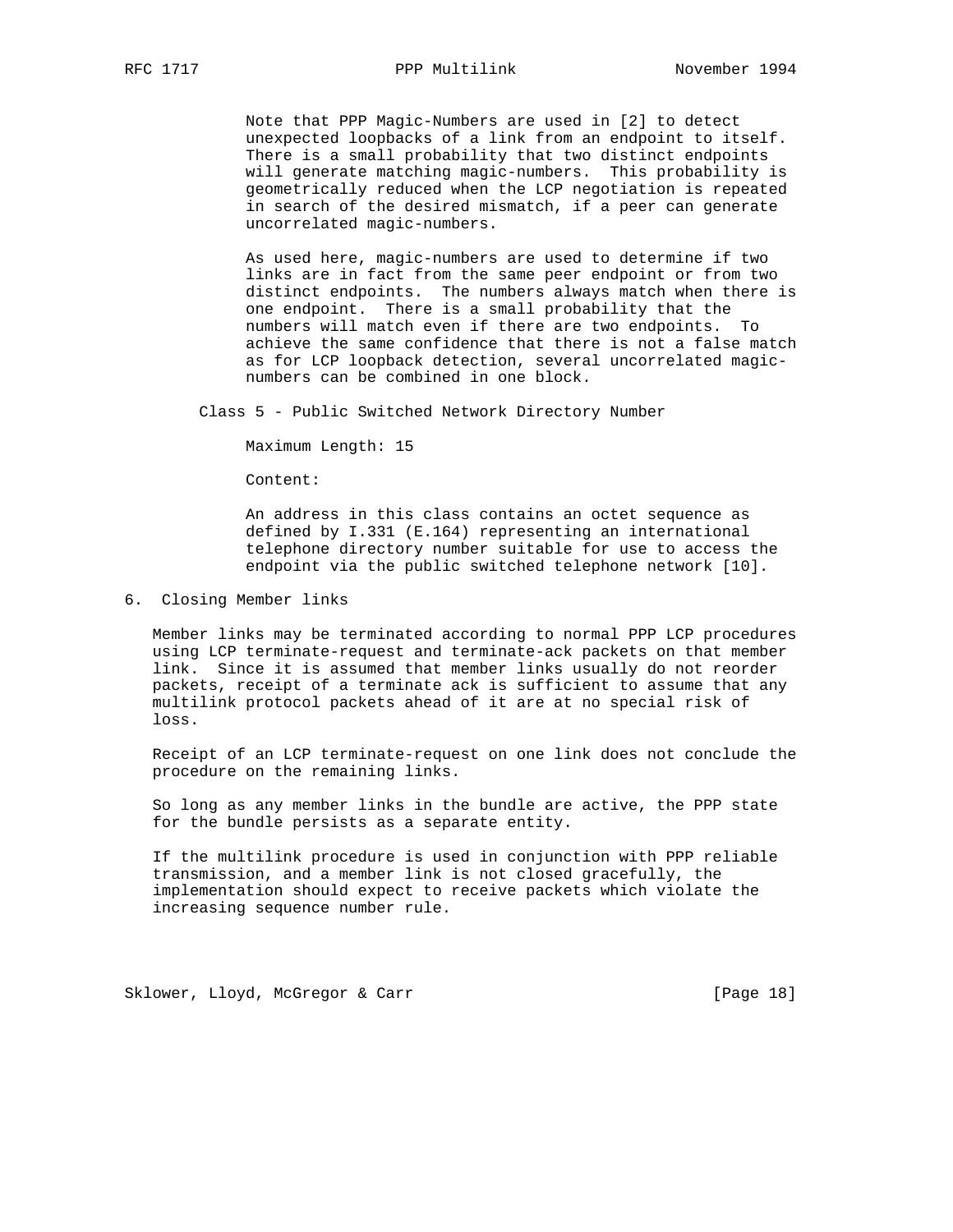## 7. Interaction with Other Protocols

 In the common case, LCP, and the Authentication Control Protocol would be negotiated over each member link. The Network Protocols themselves and associated control exchanges would normally have been conducted once, on the bundle.

 In some instances it may be desirable for some Network Protocols to be exempted from sequencing requirements, and if the MRU sizes of the link did not cause fragmentation, those protocols could be sent directly over the member links.

 Although explicitly discouraged above, if there were several member links connecting two implementations, and independent sequencing of two protocol sets were desired, but blocking of one by the other was not, one could describe two multilink procedures by assigning multiple endpoint identifiers to a given system. Each member link, however, would only belong to one bundle. One could think of a physical router as housing two logically separate implementations, each of which is independently configured.

 A simpler solution would be to have one link refuse to join the bundle, by sending a Configure-Reject in response to the Multilink LCP option.

8. Security Considerations

 Operation of this protocol is no more and no less secure than operation of the PPP authentication protocols [3]. The reader is directed there for further discussion.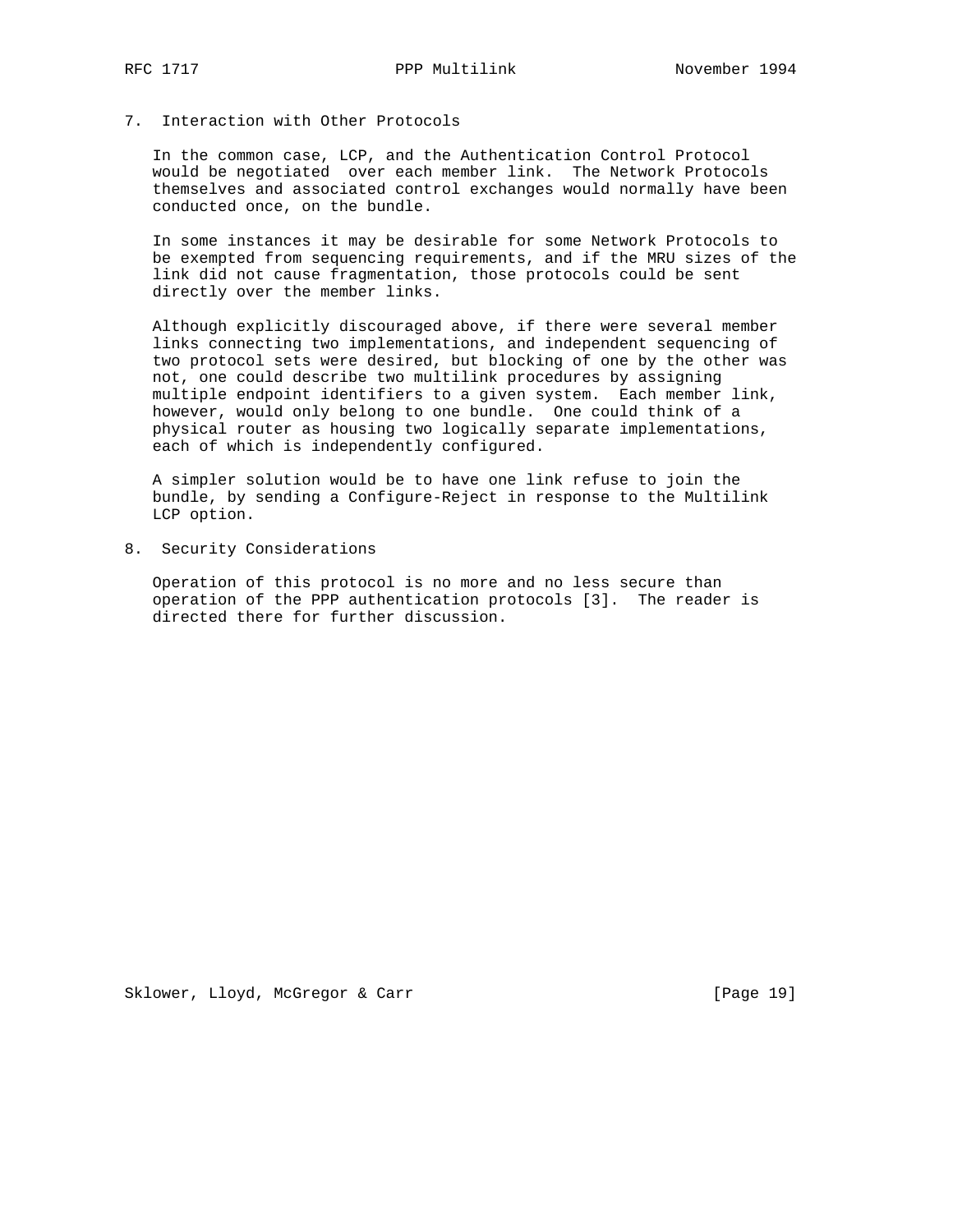## 9. References

- [1] Leifer, D., Sheldon, S., and B. Gorsline "A Subnetwork Control Protocol for ISDN Circuit-Switching", University of Michigan (unpublished), March 1991.
- [2] Simpson, W., Editor, "The Point-to-Point Protocol (PPP)", STD 51, RFC 1661, Daydreamer, July 1994.
- [3] Lloyd, B., and W. Simpson, "PPP Authentication Protocols", RFC 1334, Lloyd Internetworking, Daydreamer, October 1992.
- [4] International Organisation for Standardization, "HDLC Description of the X.25 LAPB-Compatible DTE Data Link Procedures", International Standard 7776, 1988
- [5] Rand, D., "The PPP Compression Control Protocol (CCP)", PPP Extensions Working Group, Work in Progress.
- [6] Rand, D., "PPP Reliable Transmission", PPP Extensions Working Group, Work in Progress.
- [7] Reynolds, J., and J. Postel, "Assigned Numbers", STD 2, RFC 1700, USC/Information Sciences Institute, October 1994.
- [8] Postel, J., Editor, "Internet Protocol DARPA Internet Program Protocol Specification", STD 5, RFC 791, USC/Information Sciences Institute, September 1981.
- [9] Institute of Electrical and Electronics Engineers, Inc., "IEEE Local and Metropolitan Area Networks: Overview and Architecture", IEEE Std. 802-1990, 1990.
- [10] The International Telegraph and Telephone Consultative Committee (CCITT), "Numbering Plan for the ISDN Area", Recommendation I.331 (E.164), 1988.
- [11] Simpson, W., Editor, "PPP LCP Extensions", RFC 1570, Daydreamer, January 1994.

Sklower, Lloyd, McGregor & Carr [Page 20]